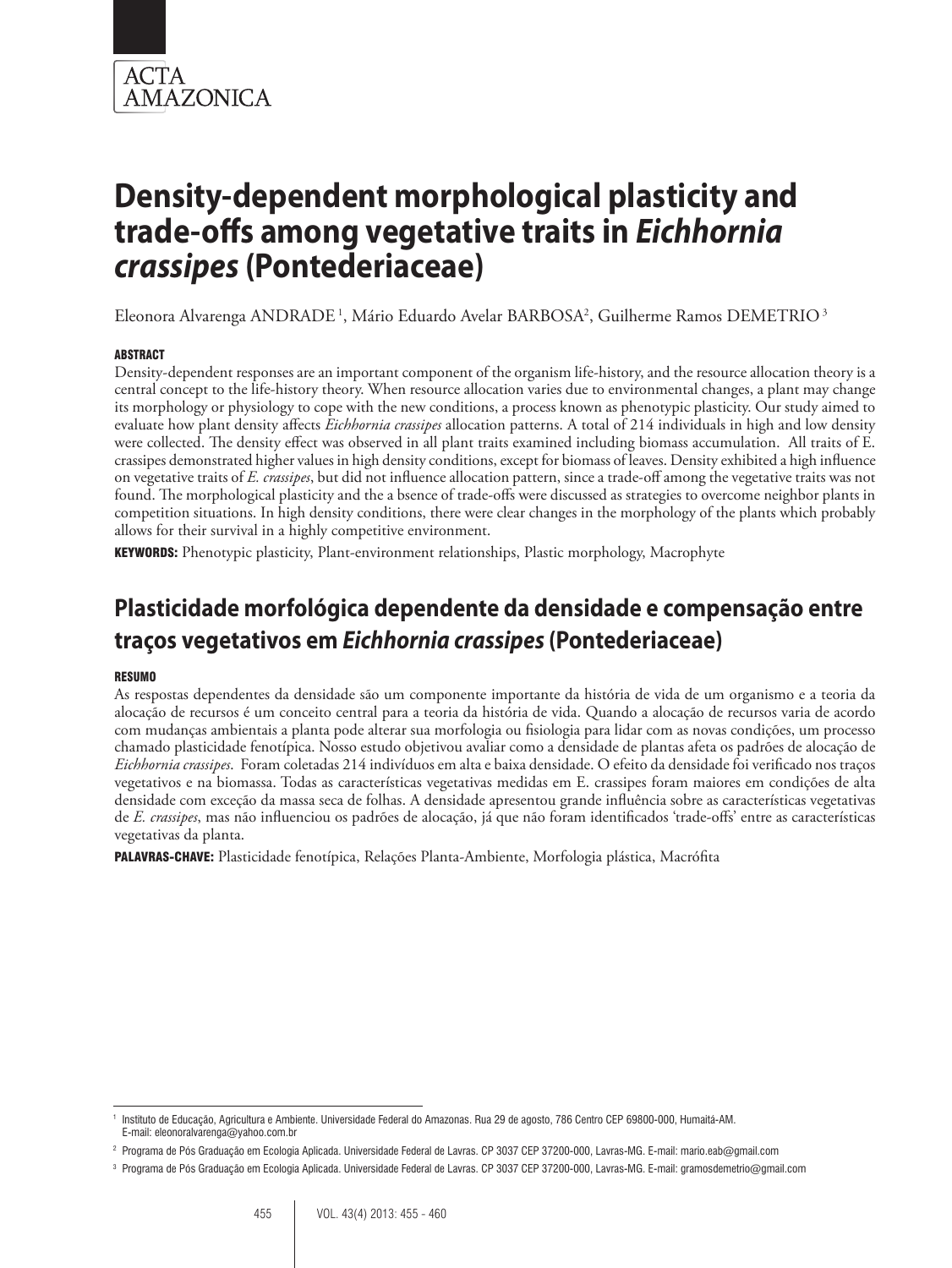

# **INTRODUCTION**

Density-dependent responses are an important component in the life-history of an organism, since this theory seeks to explain how the patterns of growth, maintenance and reproduction of an organism influence its fitness (Stearns 1992). The theory of resource allocation is a central concept in the theory of life history (Stearns 1992), since the allocation of an acquired resource in an organic process makes this resource unavailable to other processes, implying a trade-off (Weiner 2004).

The option of using acquired resources for growth and maintenance processes depends on the balance between the cost of this function and its immediate necessity to the organism (Harper 1977; Weiner 2004). Thus, changes in resource allocation during the ontogeny reflect the organism's priorities throughout its development (Harper and Ogden 1970). Resource allocation may vary according to the plant size or age. Changes in allocation patterns are usually considered as genetically-determined (Weiner 2004), but environmental characteristics can modify the paths of investments of the organism, such as plant density (Madsen 1991; Coelho *et al.* 2000; Coelho *et al.* 2005).

When resource allocation varies in response to environmental changes, the plant may modify its morphology or physiology in order to adapt to the new conditions. This process is known as phenotypic plasticity (Schlichting 1986). Aquatic plants, notably, show this adaptive capacity and are better able to respond to their habitat, permitting higher survival rates for the population (Coelho *et al.* 2005). Therefore, phenotypic plasticity represents a central feature for evolutionary biology, since it has an adaptive nature (Petit *et al.* 1996). The factors driving the plant phenotypic plasticity may come from biotic or abiotic origins, such as resource availability, sediment heterogeneity and plant density (Xie *et al.* 2006; Ikegami *et al.* 2008). Among the biotic factors, plant density is one of the most complex, since its influence can be indirectly mediated by intraspecific competition (Harper 1977; Zou and Wang 2010). Our study aimed to evaluate how the density of plants affects the allocation patterns of the floating herb *Eichhornia crassipes* (Mart.) Solms.

Aguapé (*Eichhornia crassipes* (Mart.) Solms, Pontederiaceae) is a floating herb (Souza and Lorenzi 2005). This species is native to the Amazon and is widely distributed among Brazilian wetlands where it spreads as a weed (Souza and Lorenzi 2005; Lorenzi 2008). The *E. crassipes* is the most studied aquatic plant because of its great ecological importance. It is a habitat for aquatic animals such as young fishes, minnows and insects, and it serves as food for the manatee, an Amazonian species. Moreover, the plant is able to remove heavy metals, nutrients and sediments from the water (Pott and Pott 2000).

In this study we tried to answer the following questions: 1. Is there a difference in allocation patterns between low density plant habitats and high density habitats? 2. Is there a trade-off between biomass allocation for leaves, and biomass allocation for the root system in *E. crassipes*? 3. Does plant density cause changes in the trade-off patterns?

# **MATERIALS AND METHODS**

#### **Study area**

The study was conducted at the Igarapé do Been (7°31'55"S 63°01'05"W), a tributary on the left margin of the Madeira River near Humaitá, Amazonas, in Brazil. The Madeira River is a white-water river which originates in the foothills of the Andes. Andean rocks are of relatively recent geological origins, so modified particles are dissolved and carried to the Amazonian lowlands. Landslides along the river contribute large amounts of sediment to the water (Zeidemann 2001), probably increasing its resource content.

#### **Plant sampling and measurements**

The plants were sampled in May 2011, at the end of the rainy season in this region (Miranda 2002). In this study, the term "individual" is defined as a compact clone of plants possessing one or more ramets. The density of *E. crassipes* was estimated based on the percentage of water surface covered by the plant, as follows: low densities - less than 50% of water surface covered by rosettes; high densities - more than 50% of water surface covered by rosettes (Coelho *et al.* 2000; Coelho *et al.* 2005). We collected 107 individuals among both high and low density along the "Igarapé do Been". None of the individuals displayed inflorescences or traces of sexual reproduction.

The plant material was transported to the laboratory in plastic bags where it was processed. The following traits were measured for each individual: maximum plant length, number of leaves, leaf blade length, leaf blade width, maximum root length, maximum petiole length, total plant dry mass, root dry mass, and leaf dry mass. In order to determine biomass, leaves and roots were separated and dried at 60°C until it reached constant mass. Leaf biomass was obtained through the aggregate of petiole and leaf blade biomass.

#### **Data analysis**

The effects of density on *E. crassipes* vegetative traits were tested using student t-tests among all the measured variables (maximum plant length, number of leaves, leaf length, leaf width, maximum root length, maximum petiole length, total plant dry mass, root dry mass, and leaf dry mass) in low and high density conditions.

To assess the existence of trade-offs between biomass allocation for leaves and biomass allocation for the root, linear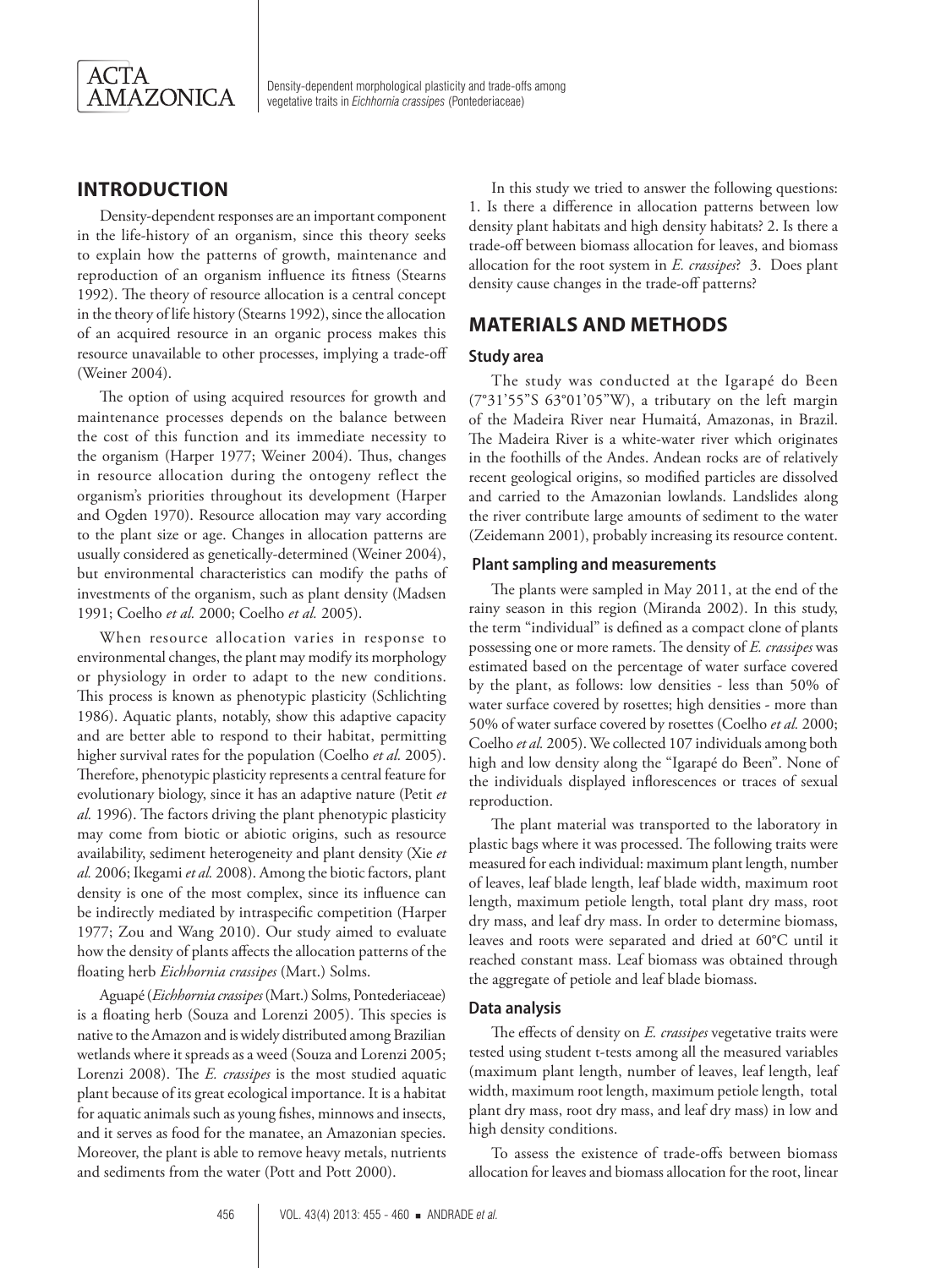

regression analysis was run on biomass data of all the collected individuals. In order to verify if changes in the density condition altered the allocation pattern, the individuals were separated into two groups of high and low density conditions. Linear regression analysis was also conducted for each group.

### **RESULTS**

 High plant density affected most of the measured traits of *E. crassipes*, except for the dry mass of leaves (*t* > 2.37, *p* <0.02 for all cases) (Table 1). The root exhibited increased length and heavier dry mass in high plant density (Figure 1A e B). The number of leaves was also larger in high plant density (Figure 1C), as well as leaf blade length and width (Figure 1D and E) and petiole length (Figure 1F). High density plants demonstrated both longer petiole and root, resulting in greater total plant length (Figure 1G). No trade-off was found among the vegetative traits when density conditions were analyzed: low density (*F*= 150.033, *p* < 0.001, r<sup>2</sup> = 0.96); high density  $(F= 322.360, p < 0.001, r<sup>2</sup> = 0.94)$ ; high and low densities (*F*= 279.575, *p* < 0.001, r<sup>2</sup> = 0.57, Figure 2).

# **DISCUSSION**

The root structure is usually considered a highly plastic trait (Potters *et al.* 2007; Potters *et al.* 2009), and root length has been considered an important property to evaluate the degree of plant adjustment to new environmental conditions (Xie *et al.* 2006). The competition for resources in high density may have influenced the morphology of the root of E. crassipes. There is no enough space for lateral development in higher densities for the plant to obtain sufficient nutrients, so it compensates with root of increased lengths in order to better acquire the resources dispersed in the water as nutrients and oxygen (Coelho *et al.* 2000). For aquatic macrophytes, an increase in the root length seems to be useful in densely crowded conditions, since longer roots may offer an adaptive advantage for ramets to explore the environment around them (Room 1988; Coelho *et al.* 2000).

The morphology of leaves is another adaptive trait for aquatic macrophytes (Madsen 1991). In high plant density, space for horizontal growth is restricted, therefore larger petioles and larger leaf surfaces allow an increase in the size of the active photosynthetic area, providing higher exposure to light and enhancing the competitive ability of the ramets (Coelho *et al.* 2000). For *E. crassipes*, a larger number of leaves in high plant density was expected (Center and Spencer 1981), but this study is the first to show an increase in leaf blade area within high plant density. For some aquatic plants, such as *Salvinia auriculata* aublet., an increase in leaf blade and more exposure to light is linked to competitive strategies; higher exposure to light radiation maximizes photosynthesis (Coelho *et al.* 2000; Coelho *et al.* 2005). When the plants



**Figure 1 -** Box plot of (A) root length, (B) root dry mass, (C) number of leaves, (D) leaf blade length, (E) leaf blade width, (F) petiole length, (G) total plant length in low versus high plant density conditions. The boxes represent the 25th and the 75th percentiles; the lines inside the boxes represent the median; the lines above and under the boxes represent the standard deviations; the circles represents outliers.



**Figure 2 -** Relationship between leaf dry mass (g) and root dry mass (g) (*n*= 214). The line represents the equation  $y = 0.6166x - 0.3745$ .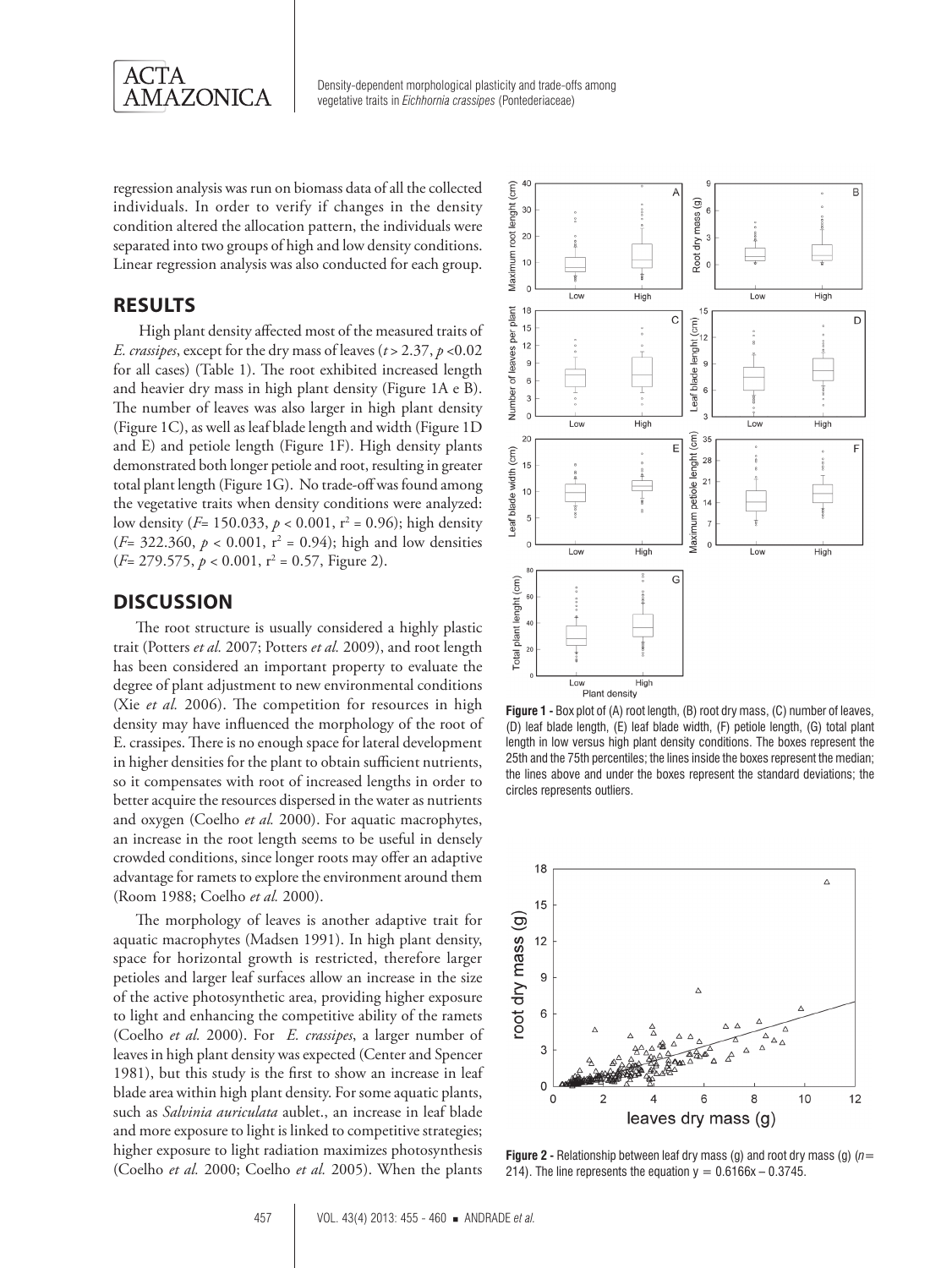**Table 1** - Mean values (± standard deviation) of the measured vegetative traits of *E. crassipes* in high and low densities of plants. The t tests indicate significant differences between all the measured traits with the exception of leaf dry mass at  $p = 0.05$ 

| Plant<br>density | Maximum plant<br>length (cm) | Number of<br>leaves | Leaf length<br>(cm) | Leaf width<br>(cm) | Maximum root<br>length (cm) | Maximum<br>petiole length<br>(cm) | Plant total<br>dry mass (g) | Root drv<br>mass(a) | Leaf dry<br>mass(q) |
|------------------|------------------------------|---------------------|---------------------|--------------------|-----------------------------|-----------------------------------|-----------------------------|---------------------|---------------------|
| High             | $38.77 \pm 12.22$            | $7.69 + 2.92$       | $5.98 \pm 1.59$     | $8.07 + 1.73$      | $12.92 \pm 6.93$            | $16.3 + 4.48$                     | $4.85 + 3.98$               | $1.75 + 2.13$       | $3.10 + 2.10$       |
| Low              | $30.53 \pm 10.98$            | $6.90 + 2.52$       | $6.05 + 1.84$       | $7.85 + 1.84$      | $9.92 + 4.80$               | $11.45 + 5.34$                    | $4.08 + 2.96$               | $1.19 + 1.01$       | $288 + 204$         |

produce more photosynthates they can invest in processes such as growth and maintenance, enhancing survival rates. In high density plants, leaf blade may be important to increase photosynthesis rates; however, in many cases, the leaves may be subjected to shading conditions by leaves from other plants or even their own. A consensus concerning the real effect of plant density on its size has not yet been established. There is evidence that plant size decreases with plant density (Center and Spencer 1981; Zou and Wang 2010). However, other studies show that plant size increases with plant density (see Coelho *et al.* 2000; Coelho *et al.* 2005), suggesting that an increase in plant length in high plant density is a result of superior competitive ability.

In summary, plant density is important to morphology and biomass allocation of *E. crassipes*, since high density conditions caused clear changes in the morphology of the plants, allowing them to survive in a highly competitive environment. However, the real impact of density in the morphology of aquatic plants is still controversial and more studies are needed to evaluate such patterns. High density conditions may simulate low availability of resources due to competition among individuals, even in nutrient-rich systems such as found in the Madeira River. This reinforces the knowledge that ecological factors lead to plant adaptation and selection.

## **ACKNOWLEDGMENTS**

The authors are grateful to the NGO Pacto Amazônico for providing logistics and to the students of UFAM / IEAA for the valuable assistance in the field.

#### **REFERENCES**

- Center, T.D.; Spencer, N.R. 1981. The phenology and growth of water hyacinth (*Eichhornia crassipes* (Mart.) Solms) in a eutrophic north-central Florida lake. *Aquatic Botany,* 10: 1-32.
- Coelho, F.F.; Deboni, L.; Lopes, F.S. 2000. Density-dependent morphological plasticity in *Salvinia auriculata* aublet. *Aquatic Botany*, 66: 273–280.
- Coelho, F.F.; Deboni, L.; Lopes, F.S. 2005. Density-dependent reproductive and vegetative allocation in the aquatic plant *Pistia stratiotes* (Araceae). *Revista de Biologia Tropical*, 53: 369-376.
- Harper, J.L. 1977. *Population Biology of Plants*. Academic Press, London. 892p.
- Harper, J.; Ogden, J. 1970. The reproductive strategy of higher plants. I. The concept of strategy with special reference to *Senecio vulgaris* L. *Journal of Ecology*, 58: 681-698.
- Ikegami, M.; Whigham, D.F.; Werger, M.J.A. 2008. Optimal biomass allocation in heterogeneous environments in a clonal plant—spatial division of labor. *Ecological Modelling*, 213: 156-164.
- Lorenzi, H. 2008. *Plantas Daninhas do Brasil: terrestres, aquáticas, parasitas e tóxicas* 4ed. Instituto Plantarum. Nova Odessa, São Paulo. 672p.
- Madsen, J.D. 1991. Resource allocation at the individual plant level. *Aquatic Botany,* 41: 67-86.
- Miranda, E.V. 2002. *Padrão de desenvolvimento radial horário do fuste de três espécies florestais típicas da Amazônia utilizando dendômetros automáticos*. Thesis, National Institute of Amazonian Research /Amazon University Foundation, Manaus, Amazonas, 75p.
- Petit, C.; Thompson, J.D.; Bretagnolle, F. 1996. Phenotypic plasticity in relation to ploidy level and corn production in perennial grass *Arrhenatherum elatius*. *Canadian Journal of Botany*, 74: 1964-1973.
- Potters, G.; Pasternak, T.P.; Guisez, Y.; Jansen, M.A.K. 2009. Different stresses, similar morphogenic responses: integrating a plethora of pathways. *Plant Cell and Environment*, 32: 158–169.
- Pott, V.J.; Pott, A. 2000. *Plantas Aquáticas do Pantanal*. Embrapa, Brasília. 404p.
- Potters, G.; Pasternak, T.P.; Guisez, Y.; Palme, K.J.; Jansen, M.A. 2007. Stress-induced morphogenic responses: growing out of trouble? *Trends in Plant Science*, 12: 98–105.
- Room, P.M. 1988. Effects of temperature, nutrients and a beetle on branch architecture of the floating weed *Salvinia molesta* and simulations of biological control. *Jornal of Ecology*, 76: 826–848.
- Schlichting, C.D. 1986. The evolution of phenotypic plasticity in plants. *Annual Review of Ecology and Systematics*, 17: 667-693.
- Souza, V.C.; Lorenzi, H. 2005. *Botânica Sistemática: guia ilustrado para identificação das famílias de Angiospermas da flora brasileira, baseado em APG II*. Instituto Plantarum, Nova Odessa, SP. 640p.
- Stearns, S.C. 1992. *The Evolution of Life Histories*. Oxford University Press, Oxford. 264p.
- Weiner, J. 2004. Allocation, plasticity and allometry in plants. *Perspectives in Plant Ecology,Evolution and Systematics*, 6(4): 207–215.